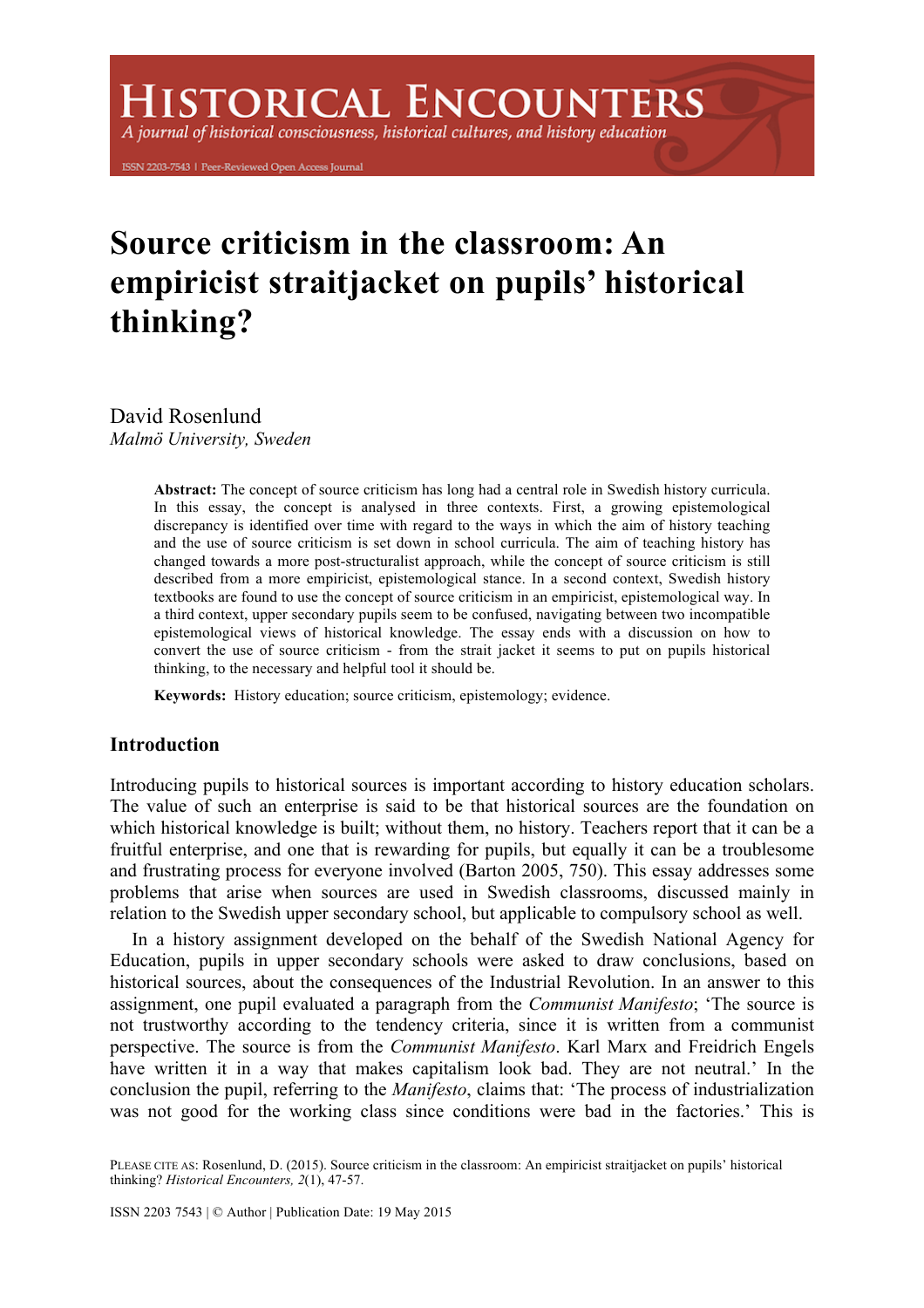interesting since the pupil first dismisses the source, stating that it is biased and thus not trustworthy, but then goes on to use it to draw conclusions about the situation of the working classes during the Industrial Revolution. How can a source already declared untrustworthy be used to arrive at conclusions? The assumption is made that this might be a result of how pupils have been taught to use the concept of source criticism in history education; that it is taught in a manner that is contradictory to the way the subject of history is justified in curricular descriptions.

In order to address this question, the concept of source criticism will be presented and how the concept is defined in Swedish history curricula will also be described. The way the practice of source criticism is handled history textbooks will be presented, after which a more detailed examination of pupil examples will be discussed. In a final section, possible explanations and alternatives to the present strategies will be put forward.

# **Pupils and historical sources**

The use of historical sources in the classroom has been examined from various perspectives. Of particular interest here is the research that touches on pupils' epistemic cognition in relation to sourcework in the classroom. Epistemic cognition is understood in the way it is used by Maggioni, how pupils perceive the nature of historical knowledge and how such knowledge can be justified (Maggioni, VanSledright et al. 2009, 188). This specific angle has largely been discussed from a normative and theoretical angle (Seixas 2000; Barton 2005, 747; Chapman 2011, 96–97; Lee 2011, 65). Peter Lee and Denis Shemilt (2003, 2004) have constructed empirically based progression models in which a well-developed epistemic cognition is crucial for the highest levels. A common trait among most scholars addressing issues that relate to epistemic cognition is the idea that it matters that schools move away from a history education that presents historical knowledge as objective facts; instead, they advocate that pupils are made aware of the interpretative nature of historical knowledge. The rationale for this position is that pupils, if they are given such competence, will have a greater ability to handle conflicting accounts about the past.

# **Methodology and theoretical considerations**

In order to get hold of some of the factors that can have an influence on pupils' epistemic cognition and how the concept of source criticism is used and taught in Swedish history classrooms a comparative approach is used in this study. A curricular perspective on the aim of history education and source criticism is compared with the way the is formulated in history textbooks for the Swedish upper secondary school. The curricula included in the study are from 1970, 1980, 1994 and 2011. The history textbooks are all published after the last reform of the history curriculum in 2011. The pupil responses presented in this study comes from the construction of a history assignment on behalf of the Swedish agency of education. There is a geographical and socio-economic distribution in the sample of teachers and pupils participating in the construction of this assignment. The comparison between curriculum and textbooks is used as the basis for a discussion aimed at an increased understanding of the problems that may surface when pupils engage in sourcework.

In order to classify the material and clarify the discussion two ways of viewing the status of historical knowledge will be used. One where historical knowledge is regarded as objective facts - a stance very similar to an empiricist epistemology that claims that historical knowledge produced in accordance with methodological demands is a bias-free and correct reflection of the past. The historical method thus becomes a guarantee of objective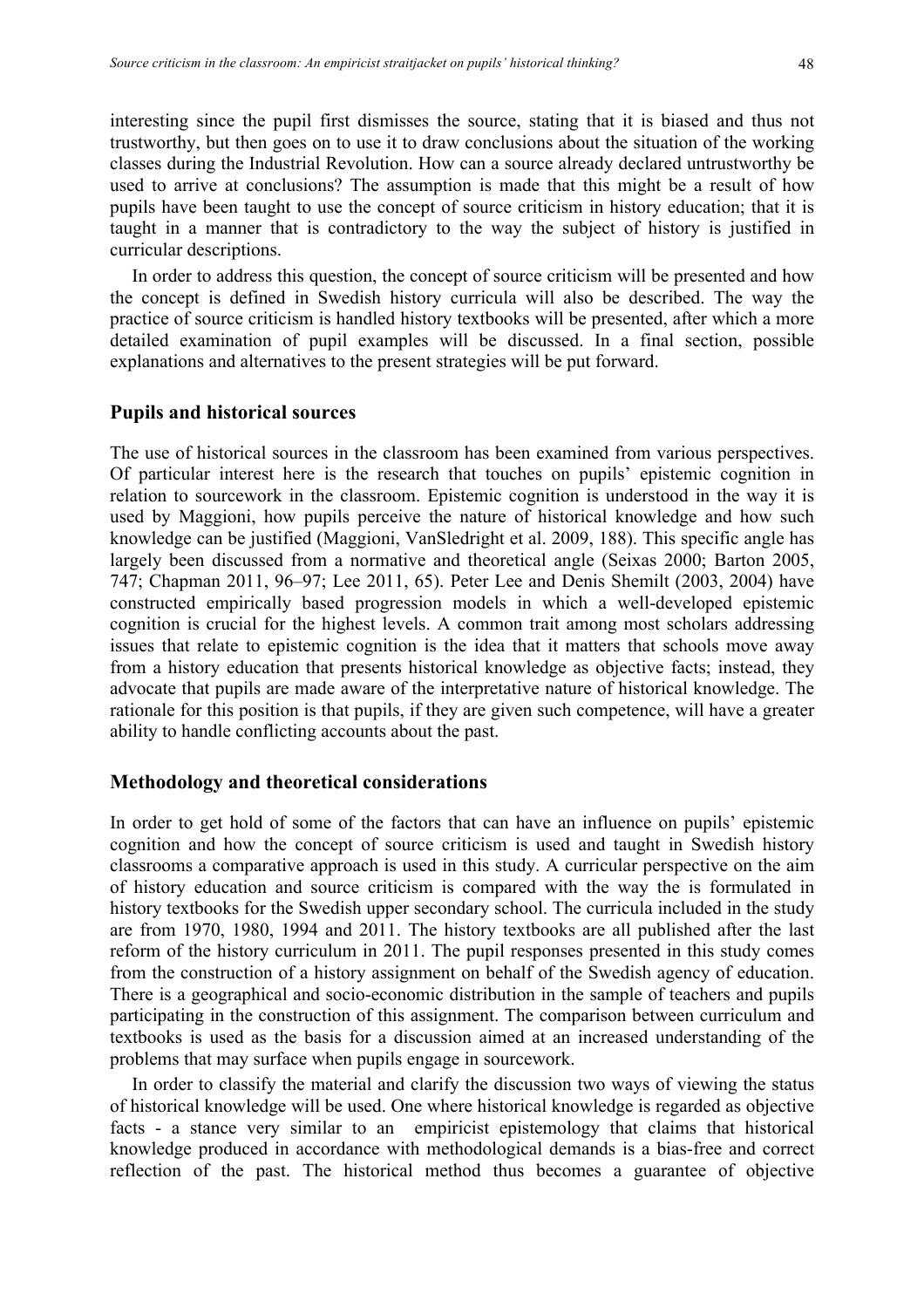knowledge. The other view holds that historical knowledge must be seen as interpretations and that truth claims on historical knowledge is more demanding than a rigorous use of the historical method; it also involves theoretical and methodological assumptions (both conscious and unconscious) held by the historian. This view on historical knowledge is similar to a more post-strucuralist view on the status of historical knowledge (Brown 2005, 16–18, 80). For the sake of clarity the two ways of understanding the nature of historical knowledge are labelled as empiricist and post-structuralist epistemological stances on historical knowledge and used are used as heuristic tools in the study. Even if it can be hazardous to distinguish between these two epistemological stances such a distinction is made for analytical reasons in this study.

## **Source criticism and the nature of historical knowledge**

One concept that is central when addressing historical sources is source criticism. This concept was an important part of the professionalization of the historical discipline in the early nineteenth century. In a discussion about the concept in a Swedish context, historian Arne Jarrick has outlined its historical development. As a concept it relies, Jarrick claims, on three basic assumptions: that it is possible to make true statements about the past; that it is the historian's task to make such statements; and that the testimonies on the basis of which such statements are made can be false. According to Jarrick, a source-critical procedure involves a scrutinizing attitude towards a source in order to determine whether the information it offers is true or false. In a Swedish context, he traces the source-critical criteria to the nineteenth century, when scholars dealing with historical sources started to view sources concurrent with an event as more trustworthy than other, less concurrent sources. Under the influence of Ranke and others, the second half of the nineteenth century saw Swedish historians incorporate such source-critical elements as tendency (whether a source is biased), dependency (whether a source repeats information from another source), and authenticity (whether a source is what it claims to be) into their methodology. Jarrick claims that these source-critical elements were used with some arbitrariness to begin with, something that changed at the beginning of the twentieth century under the influence of Lauritz and Curt Weibull. They advocated and gained widespread support for the strict application of the four source-critical aspects (Jarrick 2005, 2–14).

How can this description of the concept be understood epistemologically? The cornerstones of source criticism were established and developed in the era of empiricism, when history was established as a scientific discipline. This meant that a method of historical research was established that required the interrogation of historical sources. The result of historical, empiricist research is seen as a reflection of the past as it actually was. If the historical method is correctly applied to the historical sources, the truth about the past can be revealed (Gunn 2006, 5). Considering Jarrick's presentation of source criticism, it is reasonable to conclude that the concept today still can be embedded in an empiricist epistemology.

There is an ongoing debate within the historical discipline about the epistemological status of historical knowledge. The positions in the debate can placed along a continuum with empiricists on one end and post-modernists on the other. The empiricists, clinging closely to the concept of source criticism, argue that sources can serve as direct link between the present and the past. The post-modernists on the other end of the continuum claiming that it is not possible to view sources in this way; historical knowledge is a creation of the present and all connections to the past is nothing more than a construction. In between these two positions are those that would argue that it is possible to construct true stories of the past, but that these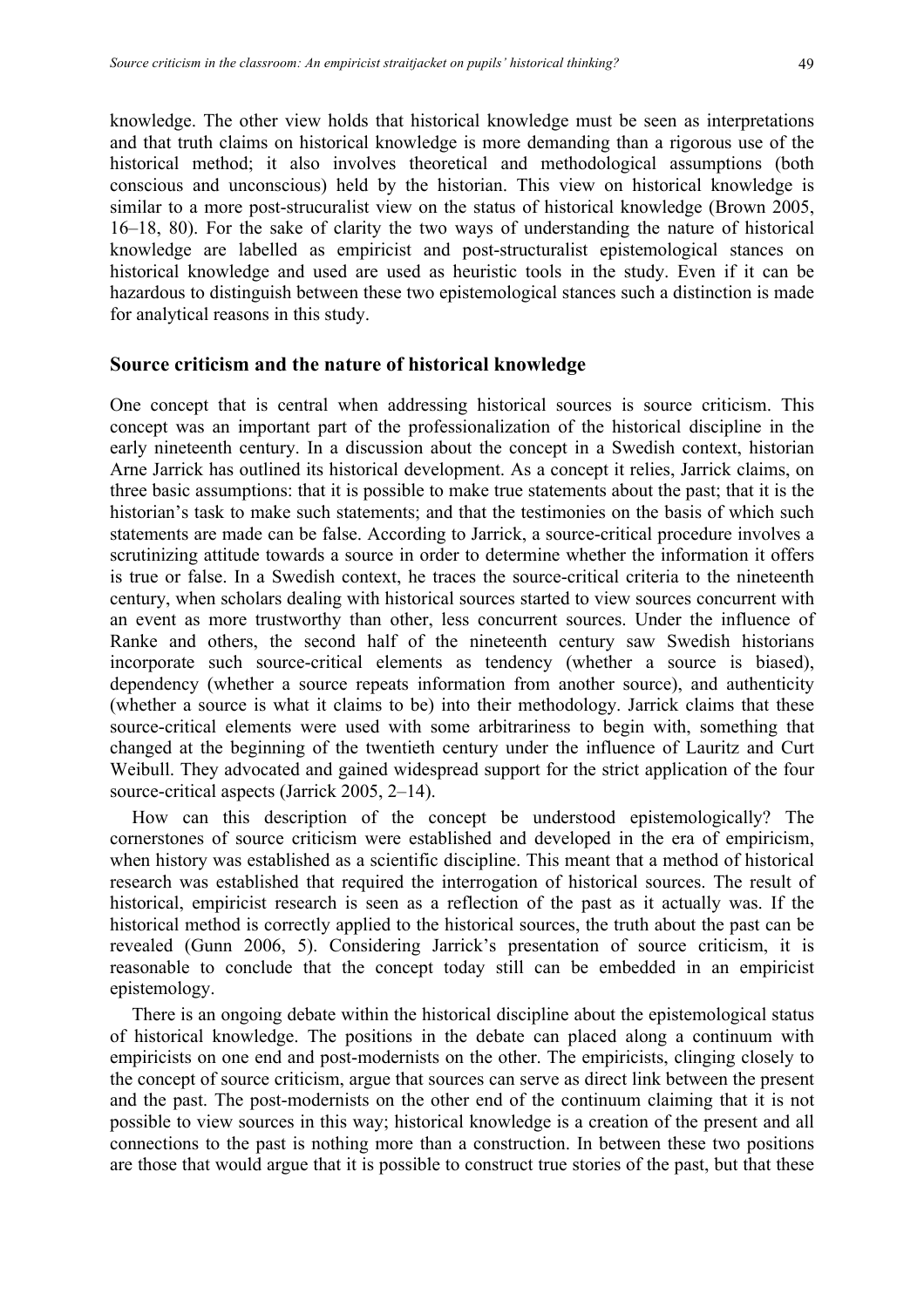constructions are contingent on historians' methodological and theoretical considerations (see for example Edenheim 2010, Jarrick 2005 and Torstendahl 2005).

# **Sources in Swedish history curricula**

In what kind of epistemological environment have the subject of history and sourcework been embedded for the last fifty years or so? This is easiest to grasp by comparing the epistemology that underpins sourcework and history in the curriculum for the theoretical strands of the Swedish upper secondary school. In the curriculum of 1970, Lgy70 (Skolöverstyrelsen 1971), it is stated that the subject of history consists of a content to be mediated to pupils, and that education should give pupils a framework of facts. These facts, it is noted, should be treated with respect, and an analysis of historical events must be based on a concrete reality. Historical sources should be included as part of history education, because they help to enhance pupils' ability to make critical and nuanced evaluations of information, contexts, and problems in the past and the present, since they can help pupil distinguish between facts and opinions. The use of sources is also a way to teach pupils to objectively judge historical processes in their historical settings.

Given this, it would seem there was a congruent epistemology in both aspects of the curriculum. The call for criticism and nuance can be seen as placing historical sources in an interpretative, post-structuralist context. The clarifying formulations in the document problematize such a view. Since the curriculum stresses the existence of historical facts and relates them to opinions, it is an indication of primarily an empiricist epistemology. The formulation of objective judgements is also an indication that the curriculum is characterized by an empiricist epistemology. The general view on the subject of history is similar to the one on historical sources (Skolöverstyrelsen 1971, 287). It seems safe to conclude that the 1970 curriculum viewed the subject of history from an empiricist stance, as it does not in any way problematize the content of history education.

In 1981, a supplement to Lgy70 was issued in which the view of history as a subject had changed somewhat. The shift away from an empiricist view is evident in the instruction that biased documents and contradictory statements should not be avoided. Another indication of the shift was the section entitled 'Conceptions of history', which stressed that it can be worthwhile studying certain historical processes on the basis of different conceptions of history. There was also a section in which historical periodization was relativized (Skolöverstyrelsen 1981, 6 & 8). With regard to historical sources, there were no signs of a similar shift. The empiricist orientation was still as it was originally stated—that the sourcecritical aspects of authenticity, tendency, dependence, and concurrency should be illustrated in a manner so that the pupils can distinguish between historical facts and falsifications. There are thus indications that the epistemological view on history as a subject had shifted between 1970 and 1981. The 1981 curriculum recognizes history as an interpretative subject, which means that there had been a movement away from the empiricist view of history that had been prevalent in 1970; this shift, however, was not visible in the formulation about sources, which was the same as in 1970.

There was a new curriculum for upper secondary school in 1994, Lpf94 (Skolverket, 2001), in which the epistemological stance was very similar to 1981. The wording about the subject of history in 1981 is there in 1994, with its adherence to the view that there are various conceptions of history and that the past can be studied from a wide range of perspectives. The similarity between the curricula is also noticeable in relation to sources. The stated aim of the subject is said to be to enhance pupils' ability to take a critical stance towards historical sources. It is further said that pupils should develop the ability to evaluate the reliability of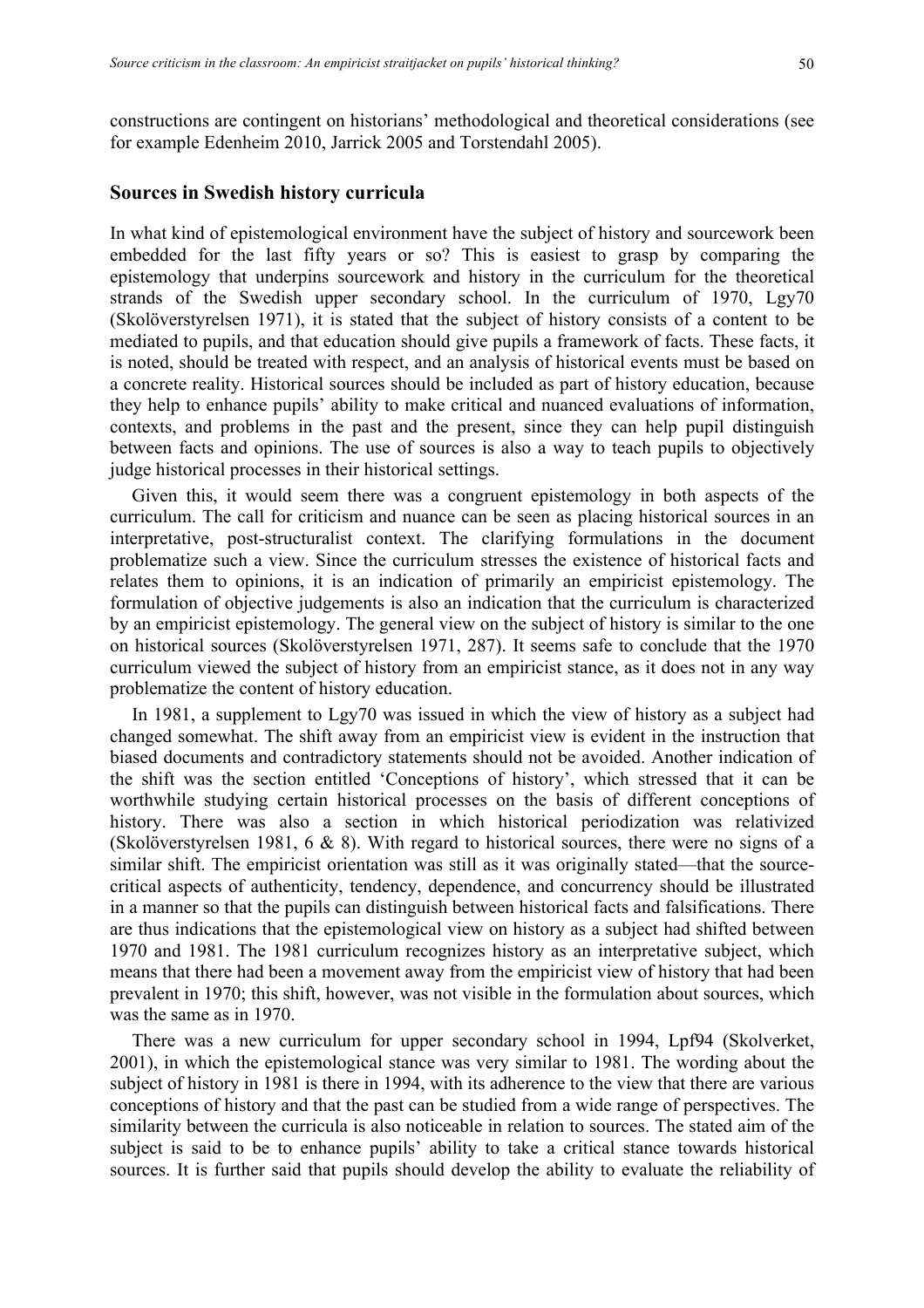historical sources. The same ambiguity as in the 1981 curriculum is thus visible in Lpf94. On the one hand, the empiricist heritage about sources is still very much there; on the other hand, the subject of history is described in a way best described as post-structuralist.

The post-structuralist approach is also represented in the curriculum issued in 2011. When defining history as a subject, it states that knowledge of different interpretations and perspectives on the past is central to historical understanding. This approach is further underscored, as it spells out that pupils should develop knowledge about events and processes from different interpretations and perspectives, and that they should develop the ability to work with historical questions from various perspectives. The historical question, and its dependency on theoretical considerations, is also given the central role, since pupils are supposed to develop 'the ability to use different historical theories and concepts to formulate, investigate, explain, and draw conclusions about historical issues from different perspectives'. 1

When looking at the curriculum formulations about historical sources, though, the duality in the earlier curricula is still visible in 2011. There are indications of a movement away from empiricism. True, the empiricist approach is visible in the description of sources as having immanent properties—pupils are supposed to examine and evaluate historical sources, a formulation that is possible to interpret as meaning that sources could be evaluated in isolation, independently of any historical question. The shift away from an empiricist epistemology comes in the use of the verb 'to interpret' in relation to sources, which can be construed as meaning that it is possible to extract different kinds of information from a source, depending on the question asked. It is possible, however, to construe the use of 'to interpret' in an empiricist way as well, meaning the act of extracting information that is inherent in the source—information that corresponds directly to past reality (Skolverket 2011, 67).

It is thus possible to identify an epistemological shift from empiricism towards poststructuralism in the way the subject of history is described in Swedish curricula. The curricula from 1980 onwards all have an interpretative view on the nature of historical knowledge. They all have elements that emphasize the existence of different perspectives that have to be considered. This kind of post-structural epistemology is most obvious in the 2011 curriculum, in which the concepts of 'perspective' and 'interpretation' are used frequently. The 1971 curriculum had no post-structuralist elements of the kind evident in the three subsequent curricula. With regard to the use of historical sources, though, it is debatable whether such an epistemological movement has begun, or whether the curriculum in this case still is rooted in an empiricist tradition. The way in which sourcework is presented in the curricula indicates that the strong empiricist tradition still pertains when it comes to historical sources. Despite the shift away from empiricism in the subject in general, a corresponding shift cannot be seen when it comes to sourcework, with the possible exception of a passage in the latest curriculum.

This implies that there is an inconsistency in the curricula from 1981 and onwards. On the one hand the description of history as a subject has shifted but a similar shift in the way source criticism is described can only be glimpsed in the curriculum from 2011. A common definition of sourcework is that it is the criticism of sources as such. Sources are not explicitly placed in a context where they are used in order to construct historical knowledge. The reason this is interpreted as a part of an empiricist epistemology is that it implies that sources hold information independently of the context in which they are used.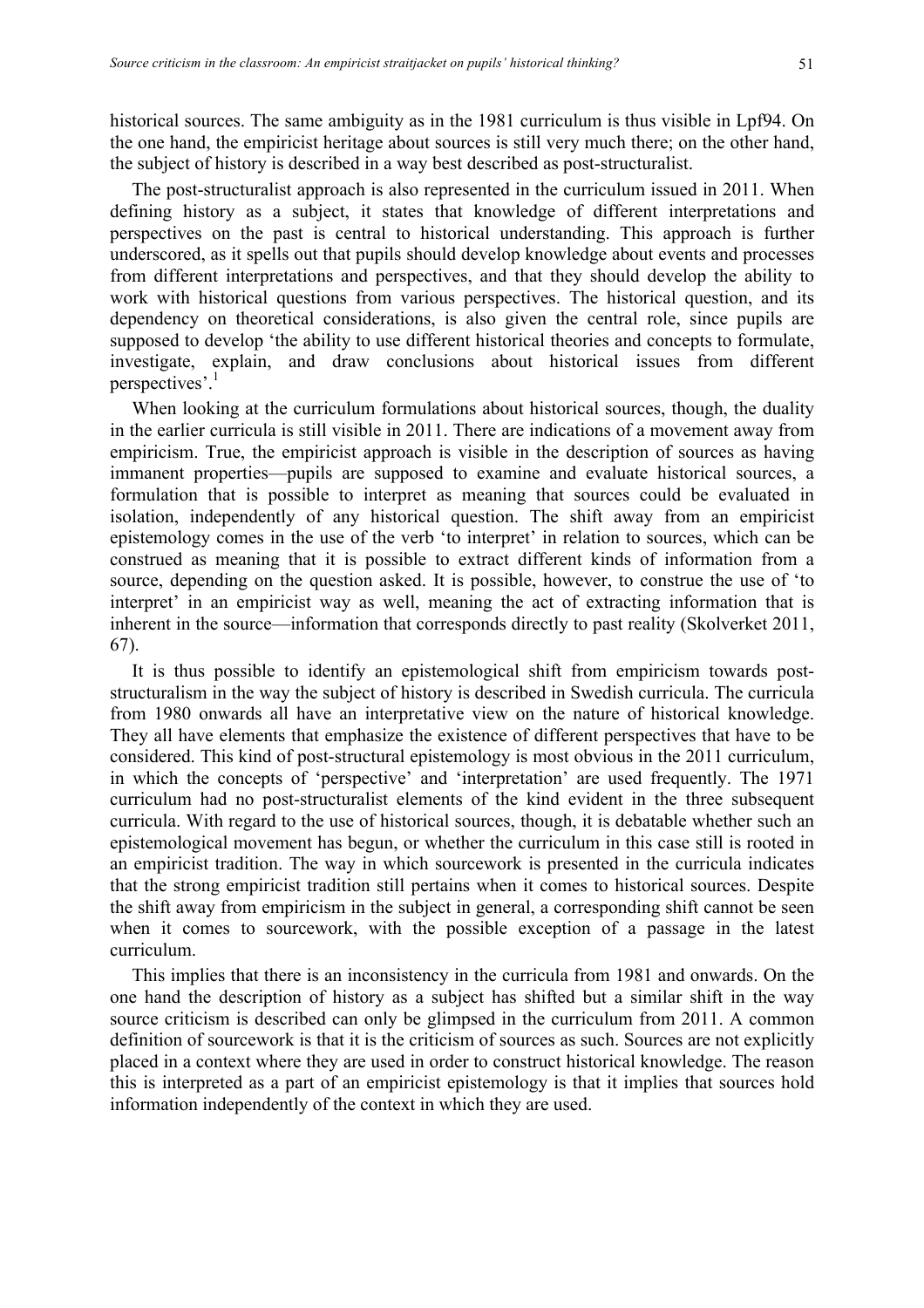#### **Sources in school history textbooks**

One way of studying how a certain concept is used in an educational setting is by examining school history textbooks. In this section the approach to the concept of source criticism in some of the most popular textbooks in Sweden will be described.

The aim for historians, according to the textbook *Perspektiv på historien 1b* ('Perspectives on History 1b', Nyström et al. 2011) is to find out what actually happened by the use of source criticism. Thus, it is implied, source criticism is what pupils should expect to learn. Its central role is further underscored by the chapter on source criticism, which deals solely with sources, defining the four elements of the source-critical method in detail. Authenticity is said to highlight the need to establish whether a source is genuine or not; concurrency is presented as if it is relevant for any kind of source, but by definition it only addresses the issue of memory and there is no discussion of the ways in which it might be relevant to different kinds of sources; for dependency, it stresses the importance of dealing with first-hand information; and when discussing tendency, the argument is that tendentious sources all deliberately set out to influence the reader (Nyström et al. 2011), enforcing the view that it turns on whether the source is true or not.

In another textbook, *Samband historia* ('History Connections', Ericsson & Hansson 2009), source criticism is given a similarly central role, with a chapter of its own at the beginning of the book. In the presentation of the concept of source criticism, it is defined as a means of deciding what is true and what is false. The book goes on to state that the basic assumption in source criticism is that everyone is lying. The more detailed description of the cornerstones of source criticism is similar to the one in *Perspektiv på historien 1b*.

In a textbook named *Historia 1a1* ('History 1a1', Öhman 2010) the structure is identical to the two already described. This book is more explicit, though, about the consequences the four elements of source criticism have for the usefulness of the sources. With regard to concurrency, Öhman states that a source written long after an event is unreliable and that a contemporary source always is more reliable than a source from a later date. With regard to tendency, it states that tendentious material should not be used in historical studies. The questions of authenticity and dependency are not addressed.

The more advanced courses in Swedish upper secondary schools (years 2 and 3) are directed at the methodological and theoretical parts of the subject. In a textbook intended for these courses (Larsson et al. 2012), the role of source criticism is described as a method for deciding which sources that are useful and trustworthy, and which can be used on all sources that contain elements that can be true or false. Authenticity is not mentioned in the discussion of source criticism; dependency and concurrency are described in the same way as above; but tendency is treated in a slightly different manner. It is said that the best source is one completely free of bias. If there are tendencies in a source, this information must be compared with other sources.

There are some interesting patterns in the textbooks with regard to epistemology. All of them state that it is possible to make a useful distinction between information that represents the truth and that which does not: source criticism, rather than helping the pupil distinguish between different perspectives, exists to separate truth from falsehood. Since the textbooks signal that a source-critical evaluation of a source, correctly done, can result in a statement about what actually happened in the past, it is reasonable to label the epistemological stance in the textbooks as empiricism.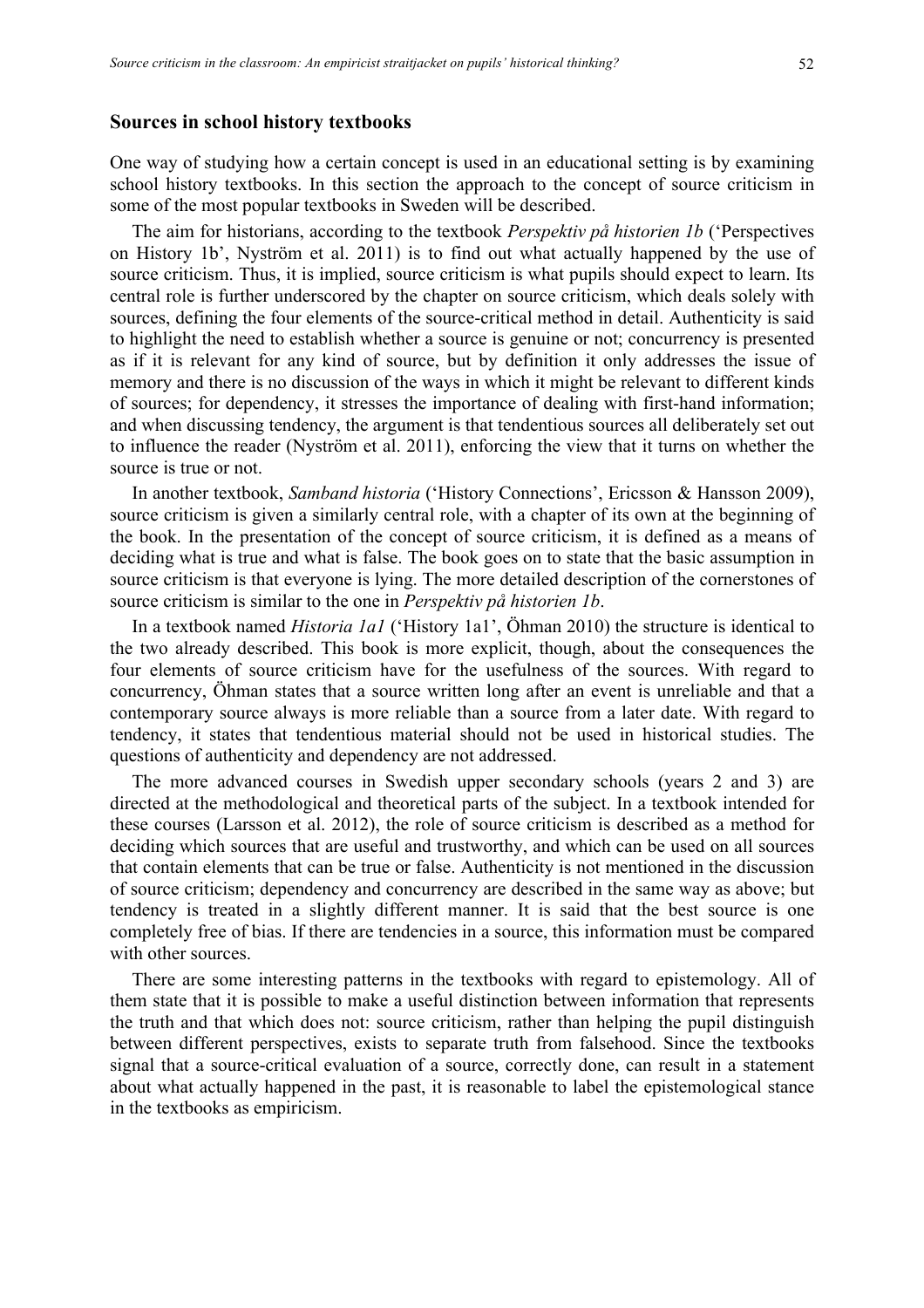# **Source criticism as an obstacle**

What strategies do pupils use as they approach historical sources? Examples of such strategies presented here are taken from pupil answers to a task focusing on historical sources. The responses were collected as a part of the process of putting together material to support upper secondary teachers in their pupil assessments on behalf of the Swedish National Agency for Education. The material consists of a task for the pupils—to use a set of sources to draw conclusions about the consequences of the Industrial Revolution—accompanied by instructions for the teachers' assessments. The pupil responses are in the author's possession.

The responses show that a large proportion of the pupils use source-critical criteria in a mechanical way to evaluate the sources without regard to actual historical questions. The concurrency criterion, for example, is often interpreted as if relevance and trustworthiness automatically decreases as the temporal distance grows between an event and the time when the source was created. One pupil writes that a specific source 'has a good place in time', and that another source 'does not have a good place in time'. The latter source is problematic, according to the pupil, and 'is not so good to use, really, since it was written in 1972, 100 years after the start of the Industrial Revolution.' The source the pupil was referring to is a thesis about the spread of cholera in Sweden in the nineteenth century. Meanwhile, the source that was deemed trustworthy because of its temporal proximity was the excerpt from the *Communist Manifesto* mentioned earlier. This rather mechanical way is also used with reference to the other criteria. One pupil, discussing two sources in the material in terms of dependency, states that 'none of them are dependent on any other source, which is a good thing'. Another pupil draws the same conclusion: 'It is not dependent on any other source which makes it a good one.' In these very typical answers, an absence of dependency automatically makes the source trustworthy.

One pupil's analysis of an excerpt from a farmer's diary about a summer of drought in the mid nineteenth century strengthens the impression that pupils use the criteria in an mechanical manner. The source seems to be treated in the same way as the excerpt from the *Communist Manifesto*: the pupil claims that the source is relevant 'because it is a diary excerpt'. This pupils and others ascribe certain properties to the sources, without discussing the relation between the source and the question that they are about to answer.

Tendency is used by many pupils to dismiss sources. One example comes in a pupil's discussion of the excerpt from the *Communist Manifesto*: 'The source has an interest in what it says, it is biased to the author's advantage. This source, because of that, is not trustworthy according to the tendency criterion.' Much the same is said by another pupil: 'Because of that [tendency] I think that, even if the situation was hard, the information must be taken with a pinch of salt.' These two examples show a similar approach to epistemology as found in the textbooks: bias is not seen as something that can reveal a certain perspective, but as something that disqualifies a source altogether.

There is one striking similarity between several pupils with regard to how they apply the criteria in their sourcework: they all dismiss a source based on a source-critical analysis, but then go on to use it when answering the assignment. Witness the following quote: 'Then there are the kids. Kids had to work at this time and they had a problematic situation. They got a lot of diseases, and had to work long hours, and sometimes several shift a day, we can see that in source G. This source is not trustworthy, though, considering that it is biased, since it is not written by the one who experienced it. It is also bad in relation to the concurrency criterion, since it was written 30 years after the event.' The pupil first uses the source to say something about children's circumstances during the Industrial Revolution, then dismisses the source as untrustworthy. Another pupil applies a similar strategy when dismissing a diagram—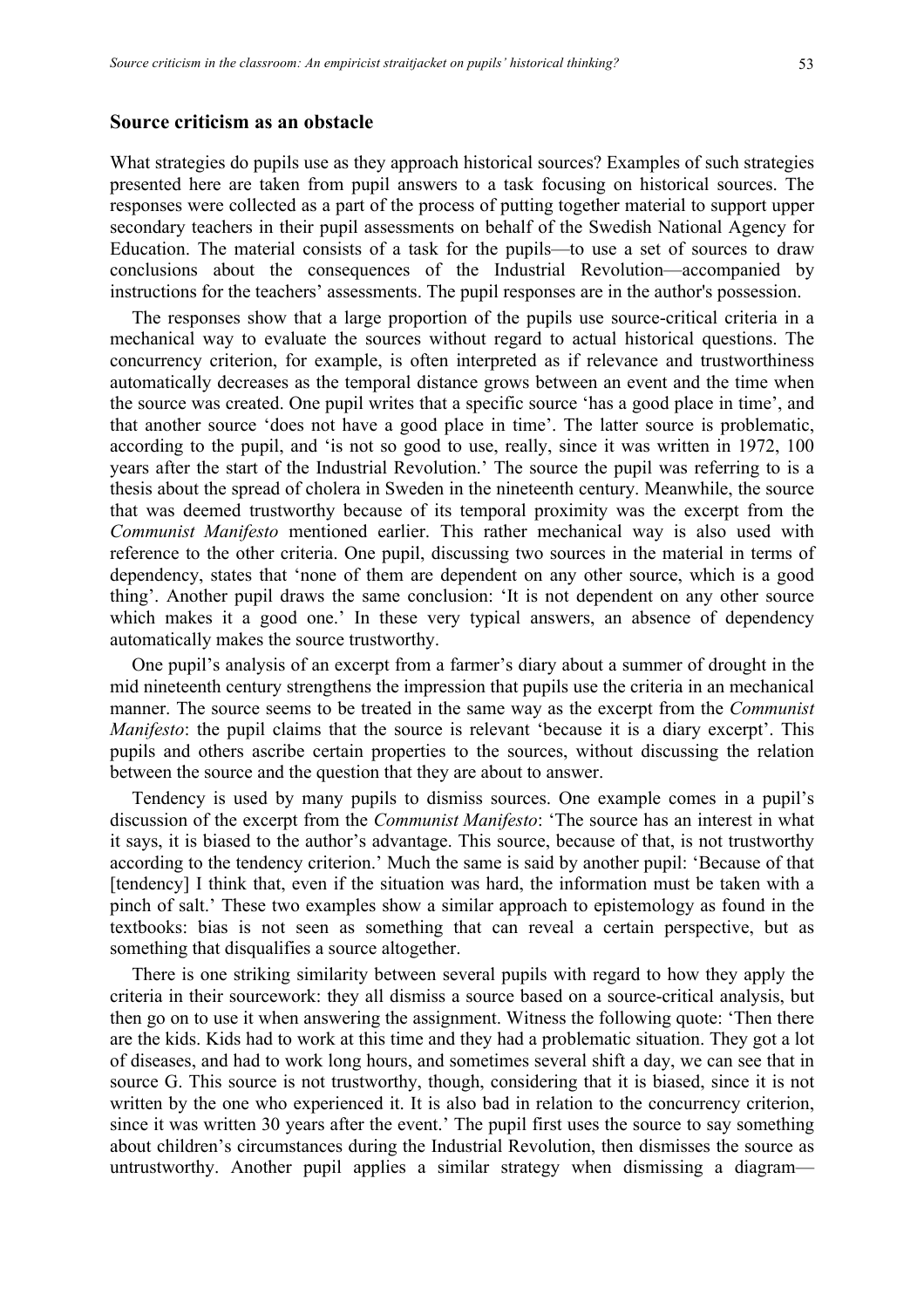'Unfortunately the source was made in the late 1980s, with the result that it is not so trustworthy'—and then using it nevertheless, concluding that 'Source C shows positive while the others are showing negative. That means that the Industrial Revolution was both positive and negative.' The pupil decides that the diagram is not trustworthy based on the concurrency criteria, but still uses it to conclude that industrialization was positive in the long run. These two responses indicate that while some pupils use sources to answers questions, at the same time they have to dismiss them because of their view that the sources are either trustworthy or not. One possible reason to this contradiction may be that these pupils have been taught to use the concept of source criticism in a way similar to how source-critical method is explained in the school history textbooks.

The fact that pupils rate the sources as trustworthy or not, as 'good' or 'bad', without any reference to the historical question being asked, makes it possible to say something about their epistemic cognition, as expressed in the answers. When pupils reject some sources as being untrustworthy, highlighting others instead, it gives the impression that they are looking for a source that makes it possible to say what actually happened. Bias is not considered as a possible perspective, but as an attribute that disqualifies a source. This kind of reasoning suggests an epistemic cognition close to a more empiricist epistemology, since they are looking for an answer that is an objective reflection of past reality.

# **A tentative explanation**

The source-critical criteria entered Swedish historical research in the era of empiricism. The view shared by most historians at the time was that the results of empirical research could result in a true reflection of past reality. What impact has the source-critical method had in a Swedish context? According to Torstendahl (2005), the concept of source criticism has come to be treated in a fundamentalist manner in Sweden, the signs being that many historians equate the discipline of history with the use of source criticism, as defined above by Jarrick, and do so without any philosophical or epistemological reflection. The result is that many historians forget to ask themselves what kind of knowledge and results will be the end product of using their chosen method. This fundamentalism also has the effect of making historians treat source criticism as *the* method, instead of one method among many (Torstendahl 2005,  $2-10$ ).

The same conviction that source criticism is the sole method can be detected in Swedish school curricula and in school textbooks. It is no exaggeration to say that source criticism plays a central part whenever the school subject of history is discussed. So, how has the focus on source criticism been transferred from academics to educators and textbooks? In order to explain why certain content is covered in school history, Jensen (1990) refers to a trickledown mechanism. He argues that knowledge created by academics trickles down to the classroom via textbooks and teachers, in a one-way communication in which the quality of textbooks and classroom activities are judged by their resemblance to their respective disciplinary equivalent (Jensen 1990, 132–3). In this context, the trickle-down mechanism is one factor that can help explain why curricula and history textbooks promote source criticism as a tool characterized by an empiricist epistemology. The mechanism does not, however, help us understand why the debate within the historical discipline has not had any impact on how the concept of source criticism is described. To do this one can turn to Jack Schneider since the concept seems to have some of the characteristics he uses to understand why certain ideas from academia are incorporated into the practice of teachers; perceived significance, philosophical compatibility, occupational realism and transportability (Schneider 2014, 32). The concept can be viewed as relevant because it has been in the curricula for a long time. That the concept can be viewed as philosophical compatible may be due to its well-known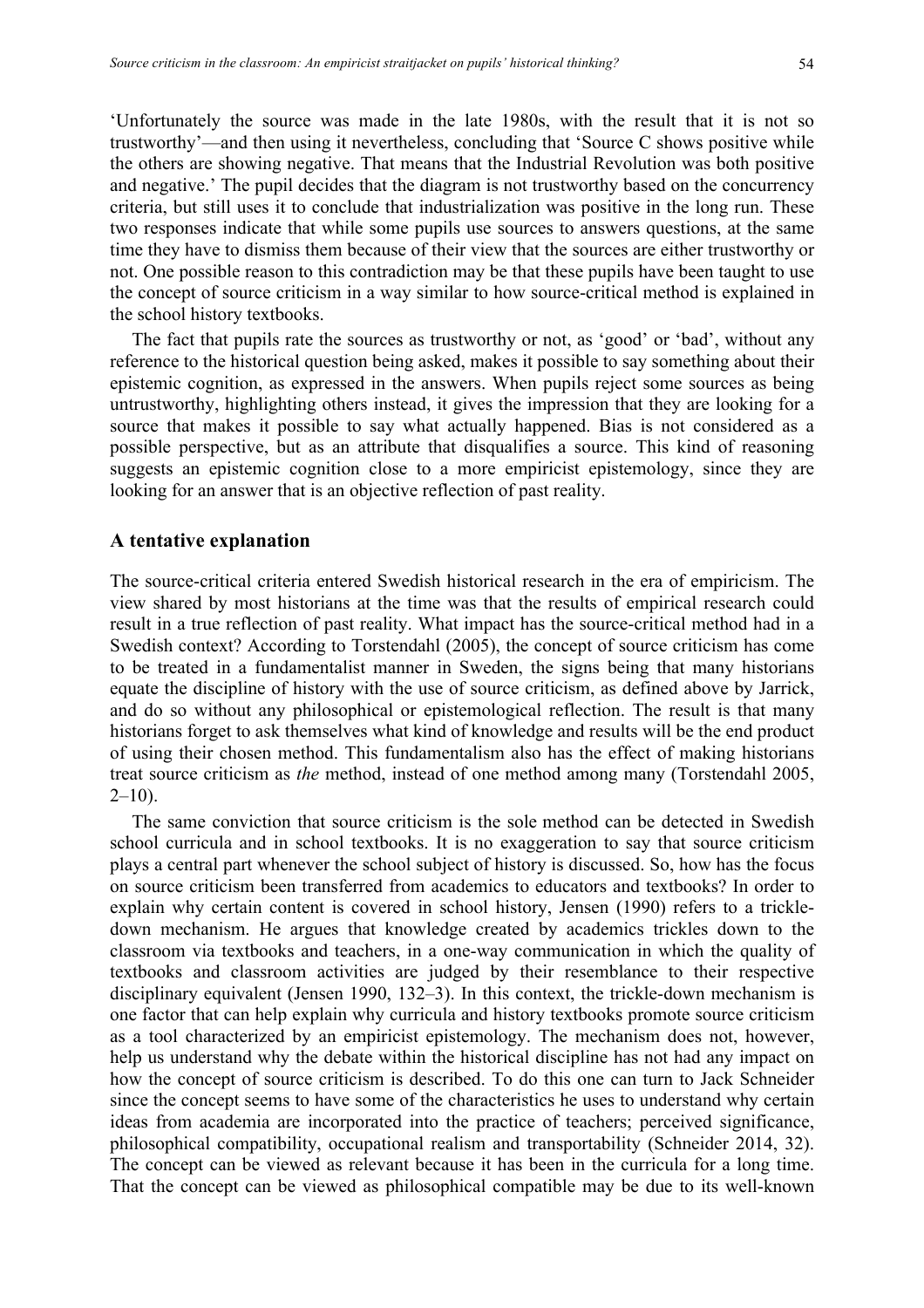connection to the historical discipline. A perceived realism and transportability may be due to the criteria included in the concept, that can be construed as relatively easy to, in a superficial way, teach and assess in the classroom.

The empiricist view of epistemological matters is shared by a smaller proportion of historians today than it was at the beginning of the twentieth century. It is common today for historical research to be seen as an interpretative endeavour (Gunn 2006, 16–18). This shift has its parallels in the curricula, where a similar change can be identified in the way the aim of history education is described. When it comes to source criticism, only fragments of a poststructural epistemology is visible in the most recent curriculum. The combination of these two different epistemological views in the curriculum, together with the unambiguous empiricist stance towards sourcework in the textbooks, seems to put some pupils in an educational bind: they have to negotiate the clash between using empiricist tools in a post-structuralist environment. Pupils are supposed to apply source-critical criteria, which they are instructed to use in an empiricist manner. These criteria will be applied in an educational environment that often asks questions based on an interpretative, more post-structuralist epistemology.

A reason for the persistent description of source criticism from an empiricist epistemological angle, with a possible shift in 2011, and textbooks might be found in the relationship between the three contexts described in this article; the historical discipline, the process of constructing curricula and the educational context, including textbook authors. Further research might look into if and how the ambivalence within the historical discipline has had an influence on the construction of curricula and the writing of textbooks. These are very interesting questions that are not possible to address in the scope of this study.

# **What is the alternative?**

There are two major factors that must be considered in order to help pupils come to grips with the handling of historical sources. The first is the issue of aiming for a consistent epistemology in the educational context. Since the overarching epistemology stated in the Swedish history curriculum is described in a post-structuralist manner, it is recommended that teachers adapt to such a stance in their teaching—and that includes sourcework. This is possible since the 2011 curriculum can be construed as meaning that sourcework is an interpretative endeavour. In the present context, that would mean that sources should not be treated as if they have an inherent value, irrelevant of the question at hand; rather, they should be chosen depending on the possible information pupils can elicit from them given the historical question they are to 'answer'. The issue of historical questions brings us to the second factor to be considered: what is the purpose of bringing sources into the classroom? Considering the ability that pupils are supposed to develop in upper secondary school, there should be more to it than mere source criticism. The relationship between a historical question and the sources is central in the curriculum. The concept of source criticism can be problematic in this context - if it is used as described in the textbooks and curricula. It might be more efficient to start off with the question of how we create knowledge about the past. The act of doing history in the classroom would then shift from an empiricist dismissiveness to a more constructive, interpretative engagement with the sources in order to answer historical questions. The criteria that constitute the concept of source criticism must not be forgotten, however, since they definitely have a role to play in a post-structuralist environment. But in order to contribute in a constructive way, they have to play a more secondary role. That would be possible if they were incorporated when determining sourcing and contextualization, as discussed by some scholars (Wineburg et al. 2011, v–vi; Seixas 2013, 42–7; Ashby 2011, 137–41); the source-critical criteria would then be incorporated in a more constructive approach to historical inquiry, facilitating the inquiry instead of being the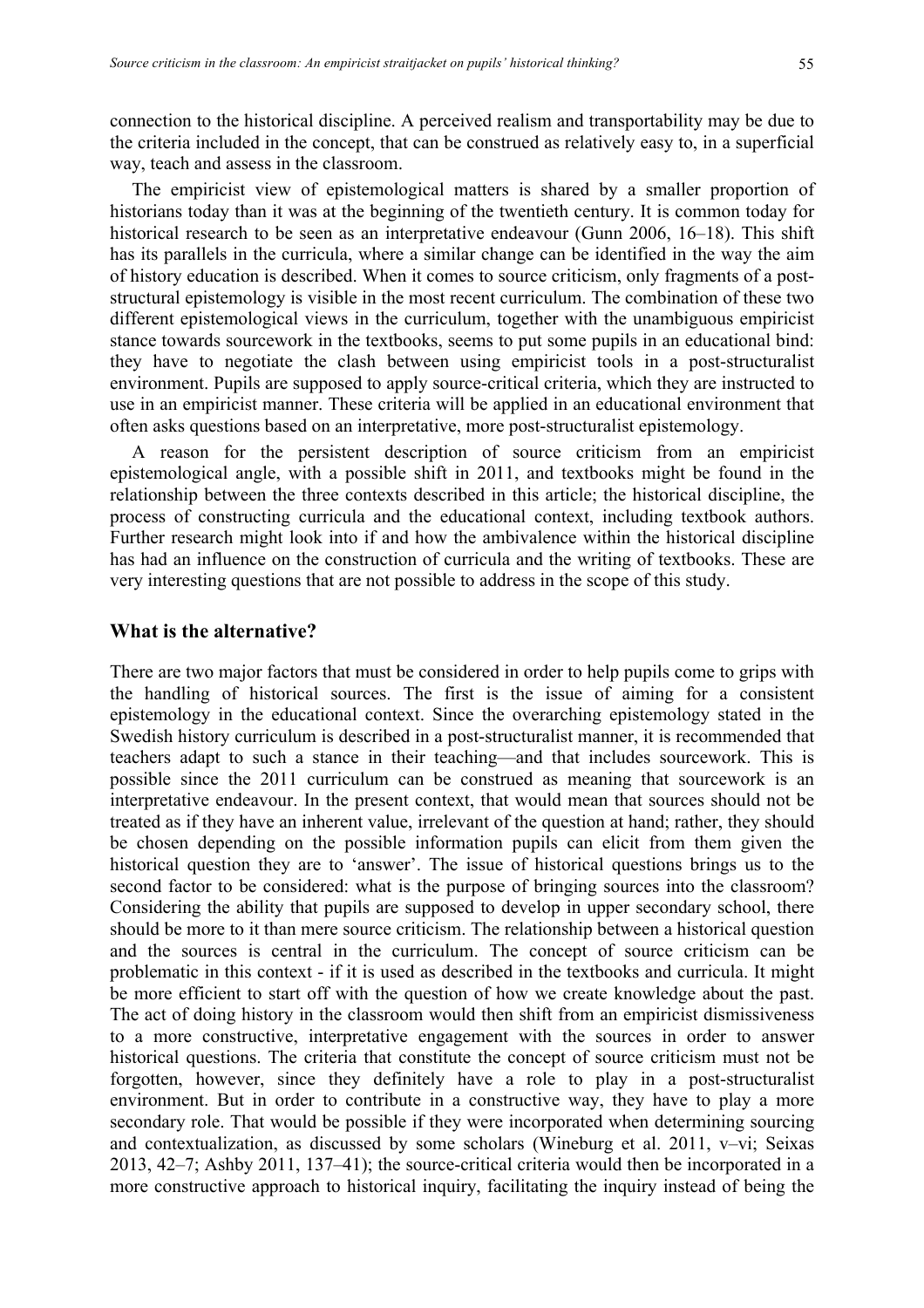concept around which the inquiry revolves. How these ideas best can be communicated from the ivory tower to the classrooms is a very important question.

Bringing historical sources into the classroom has many advantages. It is an essential part of pupils' education about how historical knowledge is created, for it gives them the possibility to develop the ability to use historical questions to transform historical sources into evidence. Sources are also good way to bring agency into history education, combining the prevalent structural perspective with the history of ordinary people. Connected to the issue of agency is the role of empathy in history teaching. The use of sources can facilitate the inclusion of emotive aspects in the classroom. In order to make historical sources the effective tool they can be, it is necessary to rethink the epistemological considerations underpinning the concept of source criticism. Pupils are given assignments that are very difficult to solve, since they are based on a post-structuralist stance on historical knowledge and the tools with which pupils are expected to handle the assignment are loaded with empiricist assumptions. One such new approach might be to listen to Torstendahl and view source criticism not as *the* method of historical research but rather as one element, relevant when asking good historical questions of a set of sources. That would make the various elements subsumed in the concept of source criticism a helpful tool for Swedish pupils, instead of the straitjacket they otherwise can be for their historical thinking.

# **References**

- Ashby, R. (2011). Understanding historical evidence. In I. Davies (Ed.), *Debates in history teaching.* Milton Park, Abingdon: Routledge, 137-147.
- Barton, K. C. (2005). Primary sources in history: Breaking through the myths. *Phi Delta Kappan, 86*(10), 745-753.
- Brown, C. G. (2005). *Postmodernism for historians*. Harlow, England: Pearson Education/Longman.
- Edenheim, S. (2010). Den kulturella förevändningen. Om historieämnet, poststrukturalismen och konflikten som inte får finnas. *Scandia: Tidskrift för historisk forskning*, *75*(1), 92-109.
- Ericsson, N., and Hansson, M., (2009). *Samband historia: historia plus*. Stockholm: Bonnier utbildning.
- Gunn, S. (2006). *History and cultural theory.* Harlow: Pearson Longman.
- Jarrick, A. (2005). Källkritiken måste uppdateras för att inte reduceras till kvarleva. *Historisk Tidskrift,* Sweden, *125*(2), 2-14.
- Jensen, B. E. (1990). Historie i og uden for skolen. In S. Ahonen (Ed.), *Historiedidaktik i Norden 4.* Kalmar: Högsk. Distributör, 129-167.
- Larsson, O., Almgren, H. and Almgren, B. (2012). *Alla tiders historia. 2–3.* Malmö: Gleerups.
- MaggioniI, L., Vansledright, B. and Aalexander, P.A. (2009). Walking on the borders: A measure of epistemic cognition in history. The Journal of Experimental Education, *77*(3), 187-214.
- Nyström, H., Nyström, L. and Nyström, Ö. (2011). *Perspektiv på historien. 1b.* Malmö: Gleerup.
- Öhman, C. (2010). *Historia 1a1.* Stockholm: Natur och Kultur.